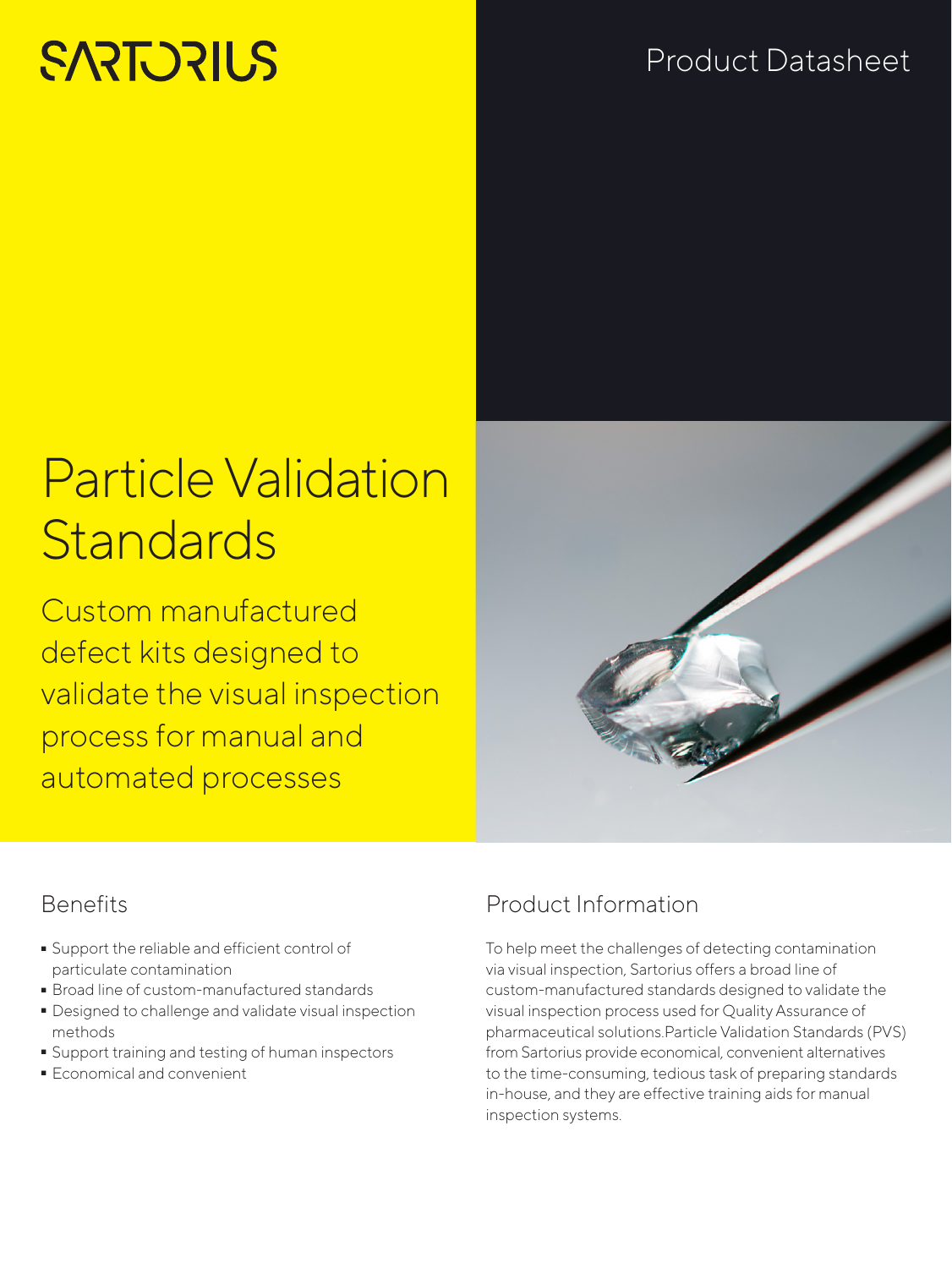#### Quality Control For Parenteral Fluid Inspection

As the international demand for pharmaceutical product quality increases, so does the need for reliable, efficient control of particulate contamination.

Particulate contamination refers to the unintentional presence of extraneous, mobile and undissolved particles in a parenteral solution. These particles are of various size, but those detected by visual inspection are generally greater than 50 μm.

Several types of particulate contamination in parenteral fluids have been identified. These include such contaminants as glass, plastic, rubber, fibers, and metal, etc.

#### Particle Validation Standards include

- Glass spheres and shards<br>• Fibers and hair
- 
- Fibers and hair<br>• Rubber and pla • Rubber and plastic<br>• Metal
- 
- Metal<br>• Underfilled and overfilled containers ■ Underfilled and overfilled containers<br>■ Physical and cosmetic defects
- Physical and cosmetic defects
- Blanks

#### NIST Traceable

Since all particles are measured using equipment verified by a stage micrometer traceable to the National Institute of Standards and Technology (NIST), Sartorius PVS are also useful in the calibration of automated inspection instruments.



#### Customized Solutions To Meet Your Exact Requirements

Each project is quoted and designed on a customized basis to meet each customer's specific needs. Utilizing our unique project matrix, our clients provide their exact requirements for container type and closure\*\*, fill solution and volume, as well as particulate type, size and number of particles required for each standard.

All particle validation standard kits are assembled by experienced lab technicians using HEPA-filtered laminar flow hoods, Eisai APK container inspection stations, and precision particle sizing traceable to NIST. Certificates of compliance and traceability are included in each kit.

#### Quality Assurance

Sartorius quality system is certified to the ISO 9001: Current Version standard.

#### Standard Fill

Bacteriostatic water is the preferred agent for most projects. HPLC-grade water, custom fills such as liquid drug products and placebos supplied by the customer are available options.

#### Typical Container Types

Particle validation standards can be created from numerous container types. The most common include vials (1 – 50 mL), dual-chambered vials, ampoules (1 – 20 mL) and syringes.



\*\* To ensure standardization and consistency, SoloHill Particle Validation Standards are processed using customer-supplied containers and sealing components. Rubber stoppers must be Teflon™ coated (or similar) to prevent particle adherence.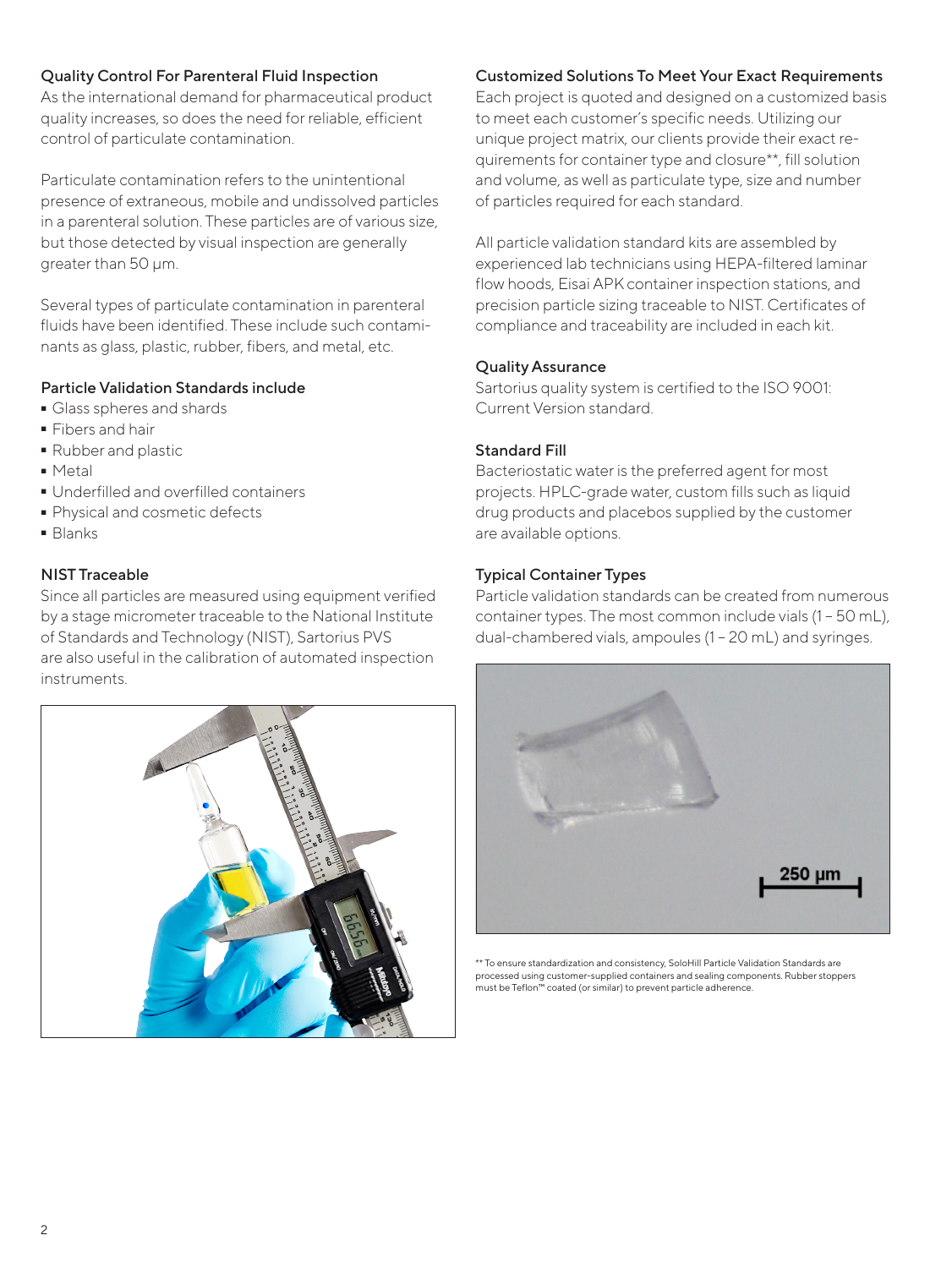## Ordering Information

#### Particle Validation Standards Available for Defect Kits

| Particle                                                        | Size Range (µm) | Available Sizes (µm) & Notes                           |
|-----------------------------------------------------------------|-----------------|--------------------------------------------------------|
| Clear glass spheres                                             | $100 - 2000$    | 100-600 (inclusive), 650, 750, 950, and 2000           |
| Black glass spheres                                             | $100 - 1130$    | Inclusive                                              |
| Clear polystyrene spheres                                       | $100 - 1000$    | 100-500 (inclusive), 750 and 1000                      |
| Black polystyrene spheres                                       | $100 - 500$     | Inclusive                                              |
| Red polystyrene spheres                                         | $100 - 500$     | Request availability                                   |
| Glass shards                                                    | $100 +$         | Amber or clear                                         |
| Fibers, any color (including clear or fluorescent)              | $500 +$         | Recommended to start at 500 µm                         |
| Stainless steel shards                                          | $100 +$         | $100 - 1500$                                           |
| Rubber from stoppers   plungers                                 | $100 +$         | $100 +$                                                |
| Gross underfill   overfill                                      | N/A             | Volume specified by the customer                       |
| Variances in plunger height (syringes)                          | N/A             | Height specified by the customer                       |
| <b>Blanks</b>                                                   | N/A             | N/A                                                    |
| Hair (light, dark or mixed)                                     | $500 +$         | $500+$                                                 |
| Cosmetic defects: Glassware   Fill solution   Sealing   Stopper | N/A             | Please inquire for details about all available options |